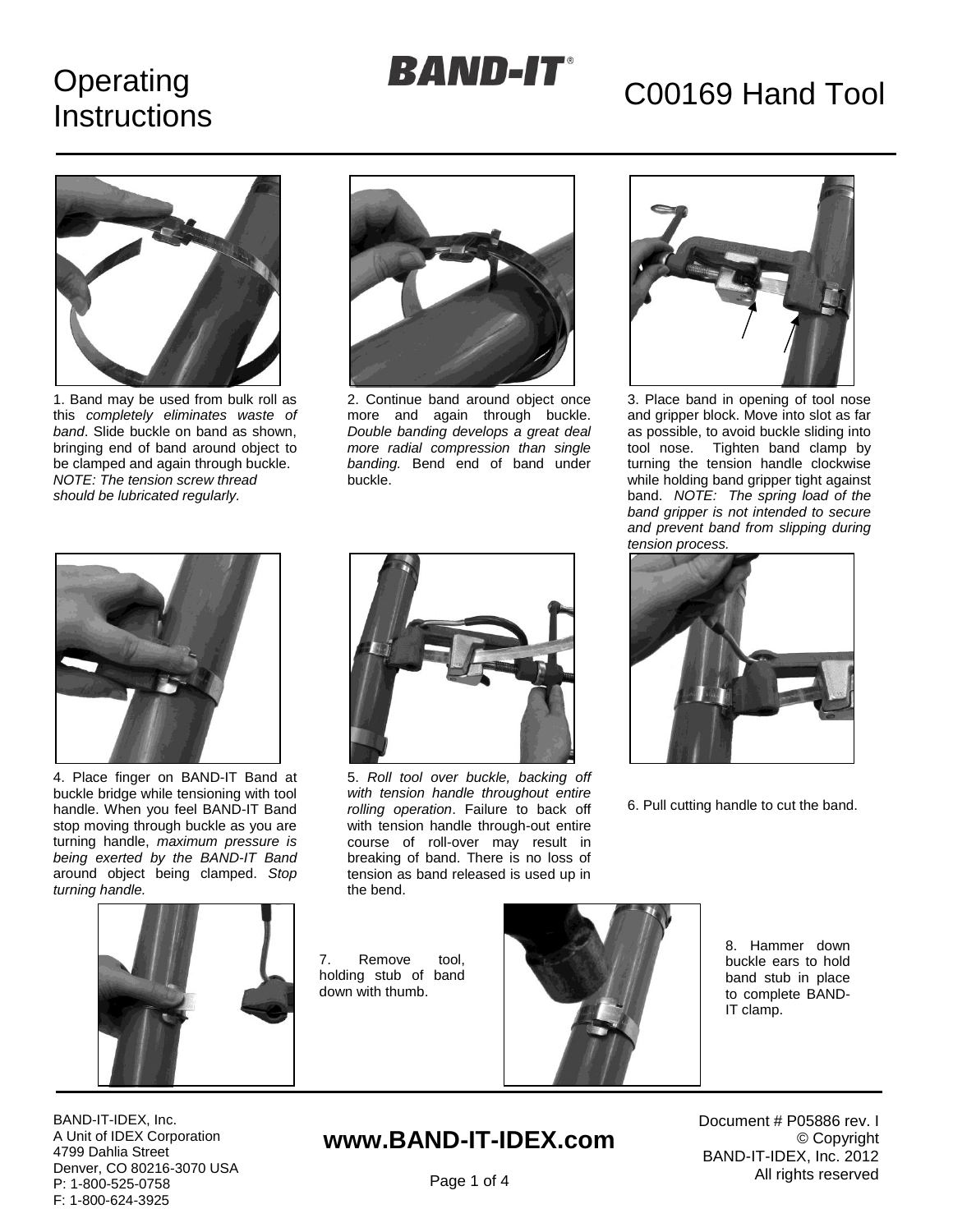# **Cleaning and Accessories**

# **BAND-IT**<sup>®</sup> C00169 Hand Tool

### **Gripper Cleaning Instructions:**



1. Remove gripper. Align gripper pin hole with notch in tool frame. Using a punch and hammer, punch pin out of slide block.



2. Using a wire brush, clean all foreign matter from teeth.



3. Replace pin. Gripper spring must be seated in tension screw hole. Align gripper hole with slide block hole, insert pin in hole and hammer pin in place.

#### **Scru-Lokt Buckles:**



1. The BAND-IT Scru-Lokt clamp, using the Scru-Lokt buckle, is applied in exactly the same way as the BAND-IT clamp except that the tool is not rolled over.



2. After tension is applied, insert set screw in Scru-Lokt buckle and tighten. To permit taking up Scru-Lokt clamp, or to re-use, a 3 inch (7.5 cm) stub should be left so that tool will be able to re-grip band later.



for Scru-Lokt clamp, it may be folded under as shown.

#### **Tool Accessories:**

JR Adapters: The JR adapters (J00169 and J05069 heavy duty) are used with the BAND-IT C00169 tool when BAND-IT JR. preformed clamps are used.

C04388 Close Quarter Tension Nut: In cramped quarters, use instead of tool tension handle.

NOTE: See general catalog or web site for instructions and ordering information.

BAND-IT-IDEX, Inc. A Unit of IDEX Corporation 4799 Dahlia Street Denver, CO 80216-3070 USA P: 1-800-525-0758 F: 1-800-624-3925

### **www.BAND-IT-IDEX.com**

Document # P05886 rev. I © Copyright BAND-IT-IDEX, Inc. 2012 All rights reserved

Page 2 of 4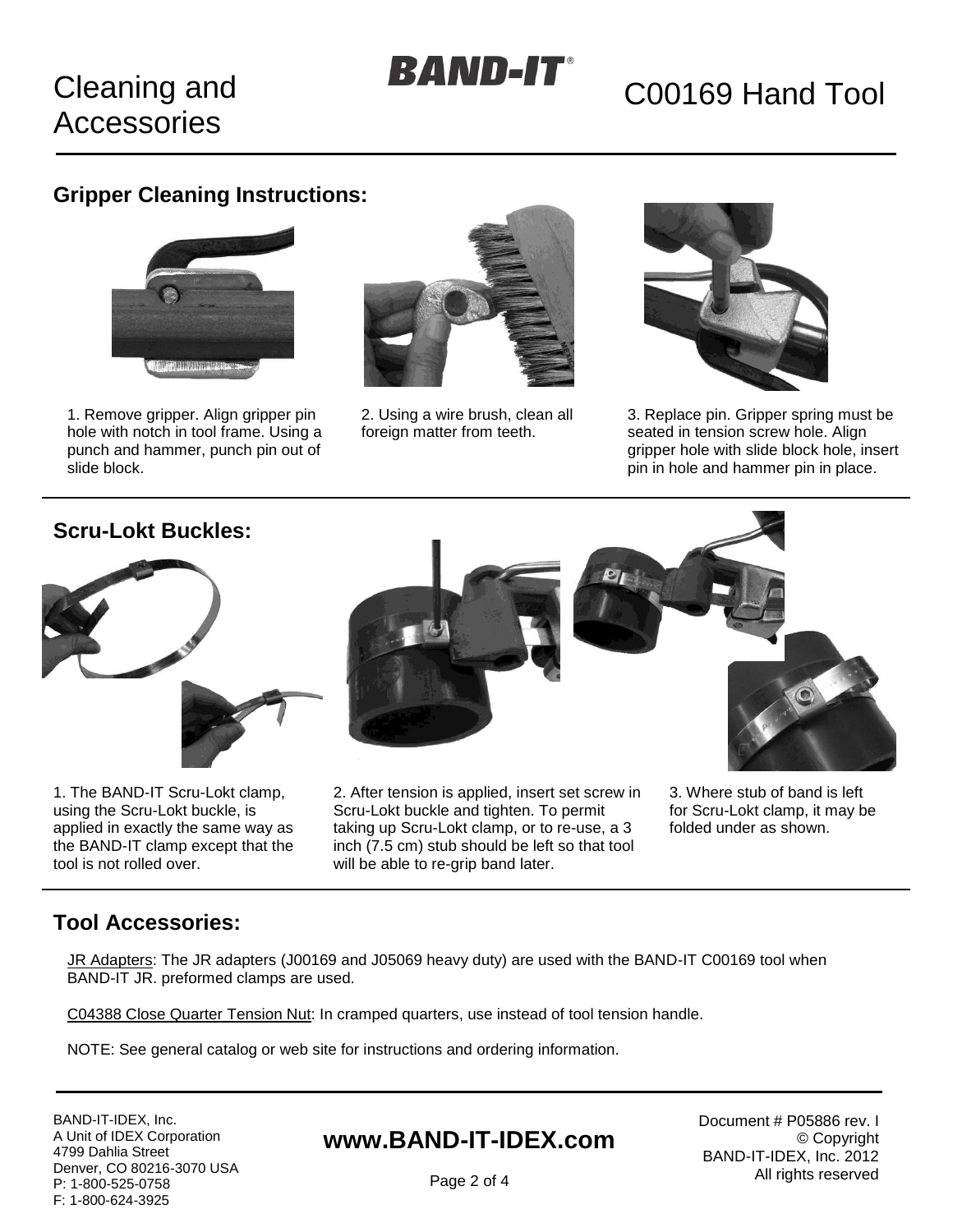

# $\bm{B}$ AND-IT $\bm{\Gamma}$  C00169 Hand Tool



#### SEE SHEET 4 FOR REPAIR PART NUMBERS

1. To assist in removing threaded parts, apply heat (softens locking compound).

2. When connecting the tension screw to the slide block, clean threads (male and female) of foreign matter, then apply two drops of medium strength locking compound (Loctite 242 or equiv.) onto male threads and connect parts together. Apply .03 oz. of food-grade white lubricant or equiv. to tension screw thread.

3. When connecting the set screw to the cutter bar, clean threads (male and female) of foreign matter, then apply one drop of medium strength locking compound (Loctite 242 or equiv.) onto male thread and connect parts together.

4. Kit # C00689 contains the Tension Handle Assembly and the Tension Screw. Both parts should be changed as a set to reduce accelerated wear. Review note 2.

5. Kit # C01899 contains the Band Gripper, Gripper Spring and Groove Lock Pin. Replace all parts as a new set to maximize tool performance. Periodic cleaning of band gripper teeth will improve tool performance.

6. Kit # C02499 contains the Slide Block, Groove Lock Pin, Band Gripper, Gripper Spring, and Tension Screw. Periodic cleaning of band gripper teeth will improve tool performance. Review note 2.

BAND-IT-IDEX, Inc. A Unit of IDEX Corporation 4799 Dahlia Street Denver, CO 80216-3070 USA P: 1-800-525-0758 F: 1-800-624-3925

### **www.BAND-IT-IDEX.com**

Document # P05886 rev. I © Copyright BAND-IT-IDEX, Inc. 2012 All rights reserved

Page 3 of 4